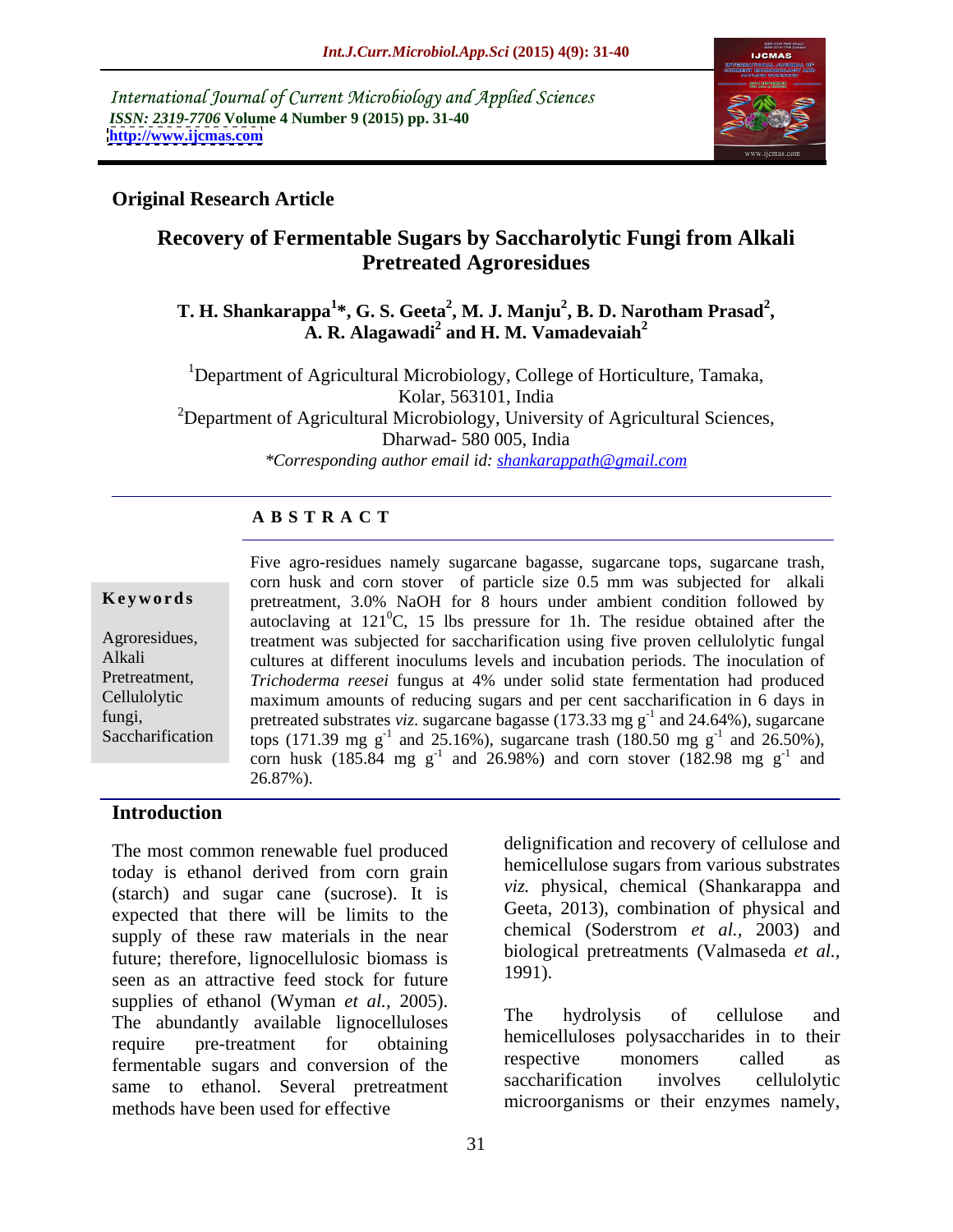Several fungi are known to produce saccharification namely, *Trichoderma reesei* (Friedrich *et al.,* 1997)*, T. Viridae* (Zayed (Friedrich *et al.,* 1997) and *Phanerochaete chrysosporium* (Koijam *et al.,* 2000).

*viz*. rice straw (Karimi *et al.,* 2006), Bagasse (Kerem *et al.,* 1992), Wheat straw (Zayed and Meyer, 1996), Alfalfa fibre (Sreenath *et* The quantity of alkali used was bagasse, sugarcane tops, sugarcane trash, efficient cellulolytic fungi to recover fermentable sugars to be subjected for

tops (Co-8014) from the fields of Mr. Basavaraj, Yettinagudda, Dharwad, husk (Arjun) from Main Agricultural Sciences, Dharwad, Karnataka were brought

cellulase, hemicellulase and xylanases. 2006). Five, proven cellulolytic fungal extracellular enzymes and bring about *Aspergillus awamorii, A. sidowii* and and Meyer, 1996)*, Aspergillus awamorii*  Microbiology, University of Agricltural cultures *viz. Trichoderma reesei, T. Viridae, Phanerochaete chrysosporium* obtained from Department of Agricultural Sciences, Dharwad, Karnataka were used for saccharification studies.

Several feed stocks have been studied for The substrates *viz*. Sugarcane bagasse, their potentiality to yield fermentable sugars Sugarcane tops, Sugarcane trash, Corn husk to produce ethanol by various researchers and Corn stover of particle size 0.50 mm (Singhania *et al.,* 2006), Cotton stalks, for 8 hours under ambient condition and *al.,* 2001), Sugar cane leaves (Harikrishna *et*  approximately 50 ml 10 g *al.,* 2001), sun flower hulls (Sharma *et al.,* taken in 250 ml Erlenmeyer flasks, which 2004) and Corn stover (Teymouri *et al.,* was sufficient enough to moisten entire 2005). Therefore, in this study, the substrate except in case of bagasse where abundantly available agroresidues which are additional 10 ml was used (Shankarappa and outside the human food *viz.* sugarcane Geeta, 2013). After the heat pre-treatment, corn husk and corn stover were pretreated followed by distilled water to remove the with alkali for delignification followed by alkali content (until the pH was close to 7.0). biological saccharification using proven Otherwise, the pH of the substrates was alcohol fermentation.  $\frac{1}{2}$  hot air oven at  $60^0C$  to constant weight. The **Materials and Methods**  $\qquad \qquad$  content of 0.633 g g<sup>-1</sup> in sugarcane bagasse, Five substrates *viz.*, sugarcane bagasse sugarcane trash,  $0.620$  g g<sup>-1</sup> in corn husk, and (procured from Malaprabha sahakari sugar  $0.613$  g g<sup>-1</sup> in corn stover (Shankarappa and factory, M. K. Hubli, Belgaum, Karnataka, Geeta, 2013), they were subjected for sugarcane trash (Co-8014) and sugarcane saccharification using proven cellulolytic were pretreated with alkali NaOH at 3.0% autoclaved at  $121^{\circ}$ C, 15 lbs pressure for 1h.  ${}^{0}C$ , 15 lbs pressure for 1h. The quantity of alkali used was  $^{-1}$  dry substrate dry substrate substrates were washed with tap water neutralized with acetic acid. The residue obtained after the treatment was dried in a delignified agroresidues had cellulose in sugarcane bagasse, 0.613 g  $g^{-1}$  in sugarcane tops, 0.613 g  $g^{-1}$  in  $^{-1}$  in fungal cultures.

Karnataka and corn stover (Arjun) and corn Ten grams delignified, oven dried substrates Research Station, University of Agricultural 250ml capacity Erlenmeyer flasks. Each to the laboratory, chopped into small pieces, (Singhania *et al.,* 2006) on the basis of its dried at 60<sup>°</sup>C in a hot air oven for 12 h and water holding capacity (approximately 5.0 powdered by dry milling (Willey mill) to  $\text{ml } g^{-1}$  dry substrate) and inoculated with obtain particle size of 0.5 mm (Karimi *et al.,* each of the respective five fungal cultures at(five) were transferred separately in to substrate was wetted with nutrient solution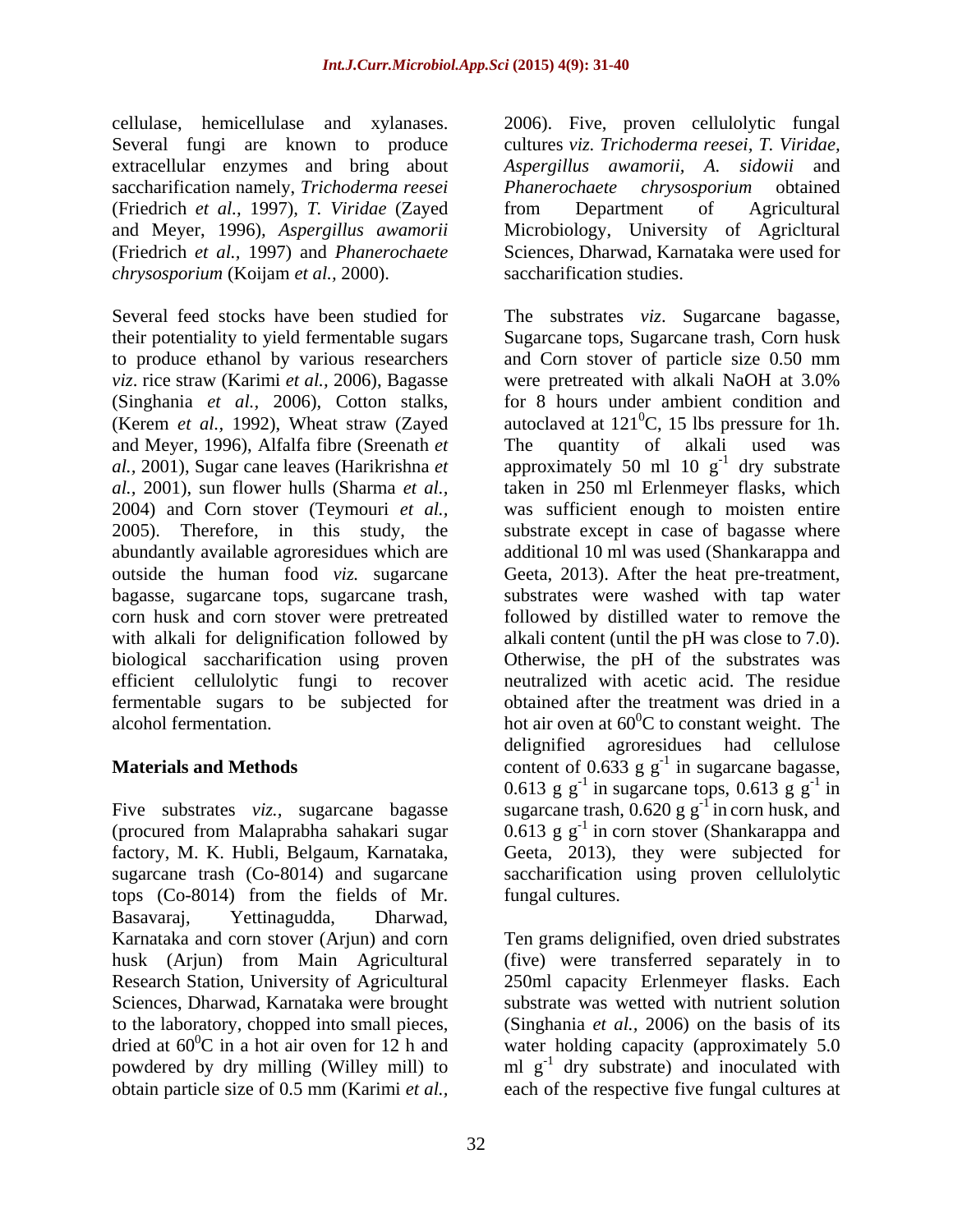different inoculums levels such as 2, 4 and The cellulolytic fungi *Trichoderma reesei* 6% aseptically and incubated for different produced the mean maximum release of days *viz*. two, four, six and eight days at 30  $\pm 1^{0}$ C (Valmaseda *et al.*, 1991). The fungal 135.70 and 134.86 mg g<sup>-1</sup> respectively in cultures maintained on potato dextrose agar sugarcane bagasse, sugarcane tops, slants were separately grown on potato dextrose broth, 50 ml in 150 ml Erlenmeyer stover which was significantly superior over flasks for five days on rotary shaker (150 other fungi. The lowest release of reducing rpm) at 30  $\pm$  1<sup>0</sup>C. The mycelia was homogenised and used as inoculums. The which received no fungi inoculation (Table homogenized inoculum had  $20 \times 10^8$  CFU per ml. After an interval of 2, 4, 6 and 8 days solid state fermentation, the growth of fungi was seized by autoclaving at  $121^{\circ}$  C for 15 min (Koijam *et al.*, 2000) and the samples were dried in oven at  $60^{\circ}$  C to samples were dried in oven at  $60^{\circ}$  C to 6.0% inoculum level to be at 94.62, 102.61, constant weight and analysed for reducing  $103.22$ ,  $103.64$  and  $103.49$  mg  $g^{-1}$  sugars by DNSA method as described by respectively for sugarcane bagasse, sugars by DNSA method as described by respectively for Miller (1959). All the treatments were replicated three times and the data was and for corn stover, 6% inoculum was on statistically analyzed using factorial, par with 4.0% inoculum level to release completely randomized design. The per cent saccharification was calculated by the formula given below (Kaar and Holtzapple,

Reducing sugars (mg g-1

NaOH (8 h incubation at room temp.) followed by autoclaving at  $121^{\circ}C$  (1 h) had cellulose content of  $0.633$  g g<sup>-1</sup> sugarcane bagasse,  $0.613$  g g<sup>-1</sup> in sugarcane tops,  $0.613$  $g \, \overline{g}^{-1}$  in sugarcane trash, 0.620 g  $g^{-1}$  in corn and in corn stover). husk, and  $0.613$  g  $g^{-1}$  in corn stover. These delignified substrates were used for Incubation up to 6 days and 8 days were saccharification studies using different cellulolytic fungi (Shankarappa and Geeta, 2013).

 ${}^{0}$ C. The mycelia was sugars was observed in the control treatment  $8$  CFU 1, 2, 3, 4 and 5). reducing sugars of 115.66, 130.74, 135.17,  $^{-1}$  regnessively in respectively in sugarcane bagasse, sugarcane tops, sugarcane trash, corn husk, and in corn 1, 2, 3, 4 and 5).

 $\sigma$  C by inoculum levels indicated the mean 1998).  $99.96, 100.26 \text{ and } 99.07 \text{ mg g}^{-1}$ , these levels % Saccharification = inoculum level across the cellulolytic fungi. The release of reducing sugars as influenced maximum release of reducing sugars with 103.22, 103.64 and 103.49 mg g -1 respectively for sugarcane bagasse, sugarcane tops, sugarcane trash, corn husk, reducing sugars respectively in sugarcane bagasse, sugarcane tops, sugarcane trash, corn husk, and in corn stover (91.16, 99.49,  $-1$  these levels were significantly superior over 2.0%

 $0 \times 0.9 \times 100$  As regards average incubation time, ----------------------------------------------------- Initial cellulose (mg g-1 ) significantly highest release of reducing **Results and Discussion** sugarcane tops, sugarcane trash, corn husk The alkali pretreated substrates with  $3.0\%$  126.48 and 125.15 mg g<sup>-1</sup>), it was found to  ${}^{0}C$  (1 h) had (122.02, 120.42, 122.32, 122.89 and 125.53 <sup>-1</sup> sugarcane mg  $g^{-1}$  respectively in sugarcane bagasse, <sup>-1</sup> in sugarcane tops, 0.613 sugarcane tops, sugarcane trash, corn husk,  $^{-1}$  in corn and in corn stover). incubation up to 8 days resulted in sugars respectively for sugarcane bagasse, and for corn stover (122.19, 124.71, 125.04, 126.48 and 125.15 mg  $g^{-1}$ ), it was found to  $-1$  it westfound to ), it was found to be on par with 6 days incubation time and in corn stover).

> found to be significantly superior over 4 days and 2 days.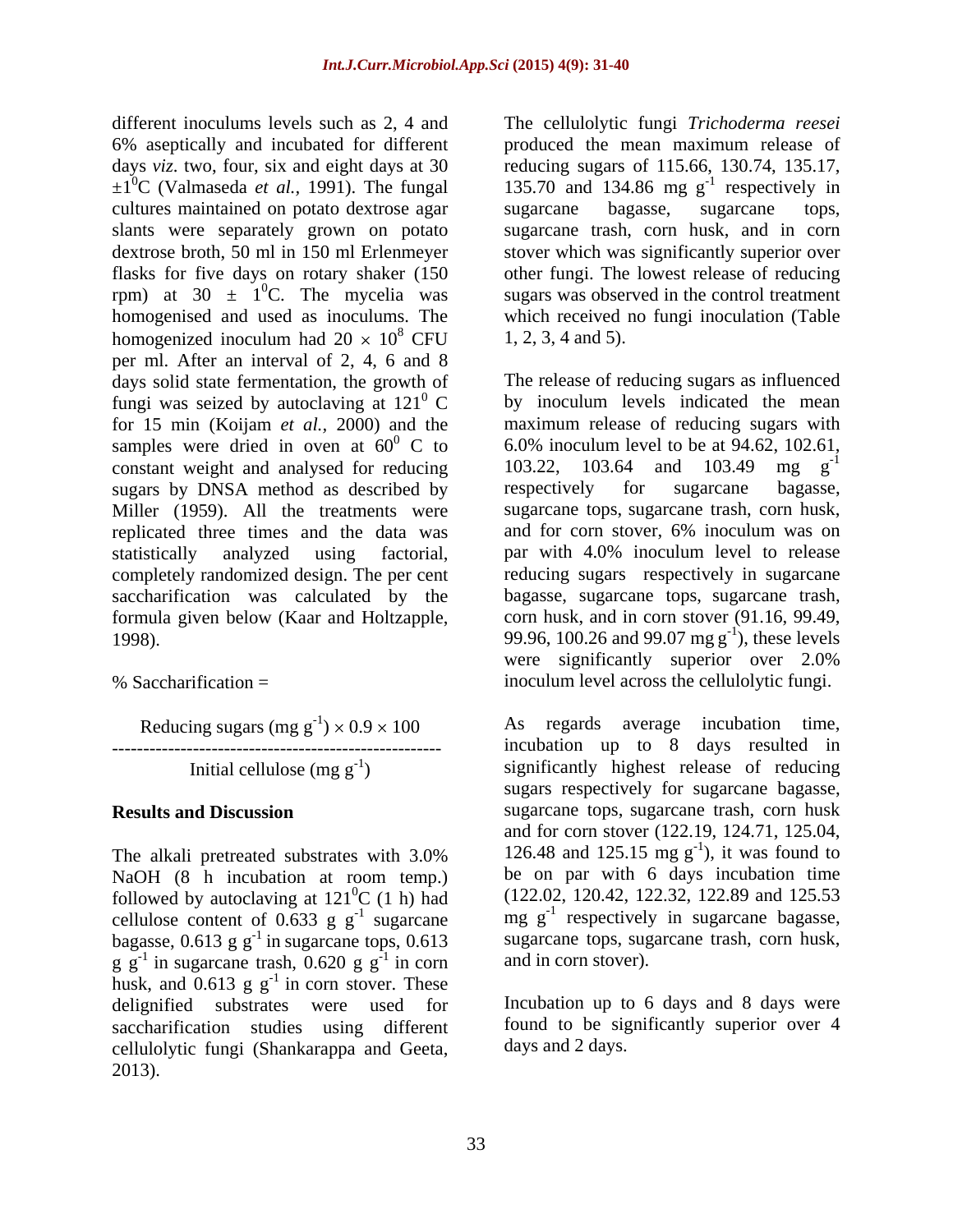### *Int.J.Curr.Microbiol.App.Sci* **(2015) 4(9): 31-40**

|                                                                                |                                        |       | Inoculums $(B)$                                                                                 |               | <b>Means</b> for                 |
|--------------------------------------------------------------------------------|----------------------------------------|-------|-------------------------------------------------------------------------------------------------|---------------|----------------------------------|
| <b>Treatments (A)</b>                                                          | <b>Incubation time</b><br>$(C)$ (days) | $2\%$ | $4\%$                                                                                           | 6 %           | treatments                       |
|                                                                                |                                        |       | 9.46 (01.35) 10.89 (01.55) 22.79 (03.24)                                                        |               | (A)                              |
| Trichoderma viridae                                                            |                                        |       | $63.55(09.04)$ $74.03(10.53)$ $98.33(13.98)$                                                    |               | 101.34                           |
|                                                                                |                                        |       | 149.81 (21.30) 162.73 (23.14) 150.59 (21.41)                                                    |               |                                  |
|                                                                                |                                        |       | $152.58(21.70)$ $164.87(23.44)$ $156.49(22.25)$<br>$13.55(01.93)$ $17.74(02.52)$ $20.98(02.98)$ |               |                                  |
| Trichoderma reesei                                                             |                                        |       | 83.27 (11.84) 124.00 (17.63) 137.33 (19.53)                                                     |               |                                  |
|                                                                                |                                        |       | $144.79(20.59)$ 173.33 (24.64) 169.44 (24.09)                                                   |               | 115.66                           |
|                                                                                |                                        |       | 174.12 (24.76) 168.00 (23.88) 161.33 (22.94)<br>$17.74(02.52)$ $52.60(07.48)$ $89.17(12.68)$    |               |                                  |
|                                                                                |                                        |       | 84.41 (12.00) 110.79 (15.75) 114.31 (16.25)                                                     |               |                                  |
| Aspergillus sidawia                                                            |                                        |       | 136.70 (19.44) 135.74 (19.30) 134.98 (19.19)                                                    |               | 104.89                           |
|                                                                                |                                        |       | 129.46 (18.40) 127.17 (18.08) 125.65 (17.86)                                                    |               |                                  |
|                                                                                |                                        |       | $32.12(04.57)$ $63.74(09.06)$ $78.60(11.18)$<br>81.84 (11.64) 118.03 (16.78) 120.2 (217.09)     |               |                                  |
| Aspergillus awamori                                                            |                                        |       | 137.46 (19.55) 145.84 (20.73) 142.7 (92.30)                                                     |               | 111.17                           |
|                                                                                |                                        |       | 141.17 (20.07) 137.84 (19.60) 134.41 (19.11)                                                    |               |                                  |
|                                                                                |                                        |       | 9.46 (01.35) 15.46 (02.20) 20.89 (02.97)                                                        |               |                                  |
| Phanerochaete<br>chrysosporium                                                 |                                        |       | $50.51(07.18)$ $59.73(08.49)$ $74.31(10.56)$<br>$102.20(14.53)$ $130.00(18.48)$ $128.35(18.25)$ |               | 80.45                            |
|                                                                                |                                        |       | 110.21 (15.67) 134.89 (19.18) 129.39 (18.39)                                                    |               |                                  |
|                                                                                |                                        |       | 9.16 (01.30) 9.16 (01.30) 9.16 (01.30)                                                          |               |                                  |
| Control                                                                        |                                        |       | $16.83(02.39)$ $16.83(02.39)$ $16.83(02.39)$                                                    |               | 15.12                            |
|                                                                                |                                        |       | $17.22(02.45)$ $17.22(02.45)$ $17.22(02.45)$                                                    |               |                                  |
| the control of the control of the control of<br><b>Means for inoculums (B)</b> |                                        | 78.54 | $17.27(02.45)$ $17.27(02.45)$ $17.27(02.45)$<br>91.16                                           | 94.62         | <u> The Common School (1989)</u> |
| and the control of the control of                                              |                                        |       | 27.93                                                                                           |               | <u> The Common School (1989)</u> |
| Incubation time (C)                                                            |                                        |       | 80.29                                                                                           |               |                                  |
| (days)                                                                         |                                        |       | 122.02<br>122.19                                                                                |               |                                  |
|                                                                                |                                        |       | $SEm +$                                                                                         | $CD$ at $1\%$ |                                  |
| Treatments (A)                                                                 |                                        |       | 1.373                                                                                           |               |                                  |
| Inoculums $(B)$                                                                |                                        |       | 0.971                                                                                           | 5.070         |                                  |
| Incubation time (C) (days)                                                     |                                        |       |                                                                                                 | 3.585         |                                  |
|                                                                                |                                        |       | 1.121                                                                                           | 4.140         |                                  |
| $A \times B$                                                                   |                                        |       | 2.379                                                                                           | 8.782         |                                  |
| A x C                                                                          |                                        |       | 2.747                                                                                           | 10.140        |                                  |
| B x C                                                                          |                                        |       | 1.942                                                                                           | 7.170         |                                  |
| A x B x C                                                                      |                                        |       | 4.758                                                                                           | 17.563        |                                  |

**Table.1** Effect of different cellulolytic fungi and their various inoculum levels on release of reducing sugars from pre-treated bagasse (mg  $g^{-1}$ )

Figures in parentheses indicate per cent saccharification

Note: Initial cellulose content  $(633 \text{ mg g}^{-1})$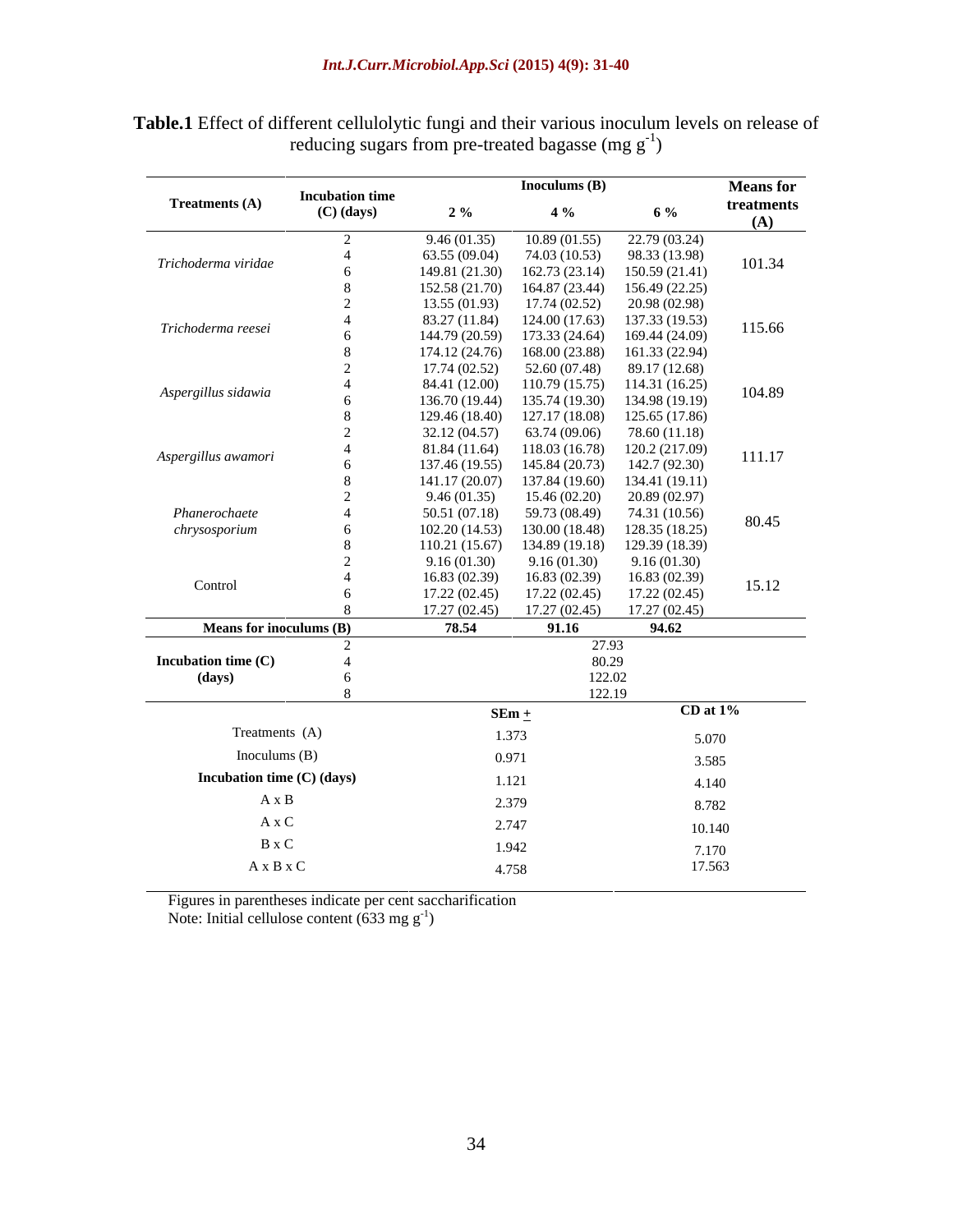|                                | <b>Incubation time</b> |                | Inoculums $(B)$                                                                  |                | <b>Means</b> for                                |
|--------------------------------|------------------------|----------------|----------------------------------------------------------------------------------|----------------|-------------------------------------------------|
| <b>Treatments (A)</b>          | $(C)$ (days)           | $2\%$          | $4\%$                                                                            | 6 %            | treatments                                      |
|                                |                        |                |                                                                                  |                | (A)                                             |
|                                |                        | 17.46 (02.56)  | $55.94(08.21)$ $62.13(09.12)$                                                    |                |                                                 |
| Trichoderma viridae            |                        | 106.89 (15.69) | 128.50 (18.87) 129.84 (19.06)<br>$155.84(22.88)$ $166.50(24.45)$ $148.69(21.83)$ |                | 122.58                                          |
|                                |                        | 166.13 (24.39) | 172.89 (25.38) 160.12 (23.51)                                                    |                |                                                 |
|                                |                        | 23.46 (03.44)  | 74.03 (10.87) 83.65 (12.28)                                                      |                |                                                 |
|                                |                        | 101.08(14.84)  | 130.21 (19.12) 142.26 (20.88)                                                    |                |                                                 |
| Trichoderma reesei             |                        | 167.33 (24.57) | 171.39 (25.16) 166.34 (24.42)                                                    |                | 130.74                                          |
|                                |                        |                | 173.73 (25.51) 173.02 (25.40) 162.33 (23.83)                                     |                |                                                 |
|                                |                        | 25.08 (03.68)  | $75.46(11.08)$ 89.36 (13.12)                                                     |                |                                                 |
|                                |                        | 80.79 (11.86)  | 125.07 (18.36) 131.74 (19.34)                                                    |                |                                                 |
| Aspergillus sidawia            |                        | 140.03 (20.56) | $141.08(20.71)$ 143.08 (21.01)                                                   |                | 113.06                                          |
|                                |                        | 137.84 (20.24) | 134.22 (19.71) 132.98 (19.52)                                                    |                |                                                 |
|                                |                        | 37.46 (05.50)  | 77.93 (11.44) 94.03 (13.81)                                                      |                |                                                 |
|                                |                        | 87.27 (12.81)  | 128.31 (18.84) 134.22 (19.70)                                                    |                |                                                 |
| Aspergillus awamori            |                        |                | 142.89 (20.98) 144.98 (21.29) 141.08 (20.71)                                     |                | 116.43                                          |
|                                |                        | 139.07 (20.42) | 137.08 (20.13) 132.89 (19.51)                                                    |                |                                                 |
|                                |                        | 24.89 (03.66)  | $15.65(02.30)$ $26.79(03.94)$                                                    |                |                                                 |
| Phanerochaete                  |                        | 35.08 (05.15)  | $55.36(08.13)$ $66.69(09.79)$                                                    |                | 74.16                                           |
| chrysosporium                  |                        | 78.88 (11.58)  | 90.12 (13.23)                                                                    | 121.65 (17.86) |                                                 |
|                                |                        | 104.31(15.31)  | 133.74 (19.64) 136.69 (20.07)                                                    |                |                                                 |
|                                |                        | 10.03 (01.47)  | $10.03(01.47)$ $10.03(01.47)$                                                    |                |                                                 |
| Control                        |                        | 14.32(02.10)   | 14.32 (02.10)                                                                    | 14.320(2.10)   | 14.04                                           |
|                                |                        | 15.89(02.33)   | 15.89(02.33)                                                                     | 15.89(02.33)   |                                                 |
|                                |                        | 15.93(02.34)   | $15.93(02.34)$ $15.93(02.34)$                                                    |                | the contract of the contract of the             |
| <b>Means for inoculums (B)</b> |                        | 83.40          | 99.49                                                                            | 102.61         |                                                 |
|                                |                        |                | 45.19                                                                            |                |                                                 |
| Incubation time (C)            |                        |                | 90.35                                                                            |                |                                                 |
| (days)                         |                        |                | 120.42                                                                           |                |                                                 |
|                                |                        |                | 124.71                                                                           |                | the contract of the contract of the contract of |
|                                |                        | $SEm +$        |                                                                                  | $CD$ at $1\%$  |                                                 |
| Treatments (A)                 |                        | 0.607          |                                                                                  | 2.241          |                                                 |
| Inoculums $(B)$                |                        | 0.429          |                                                                                  | 1.585          |                                                 |
| Incubation time (C) (days)     |                        | 0.496          |                                                                                  | 1.830          |                                                 |
| $A \times B$                   |                        | 1.052          |                                                                                  | 3.882          |                                                 |
| A x C                          |                        | 1.214          |                                                                                  | 4.483          |                                                 |
| B x C                          |                        | 0.859          |                                                                                  | 3.170          |                                                 |
| $A \times B \times C$          |                        | 2.103          |                                                                                  | 7.764          |                                                 |

**Table.2** Effect of different fungi inoculation and their inoculum levels on release of reducing sugars from pre-treated sugarcane tops  $(mg g^{-1})$ 

Figures in parentheses indicate per cent saccharification

Note: Initial cellulose content  $(613 \text{ mg g}^{-1})$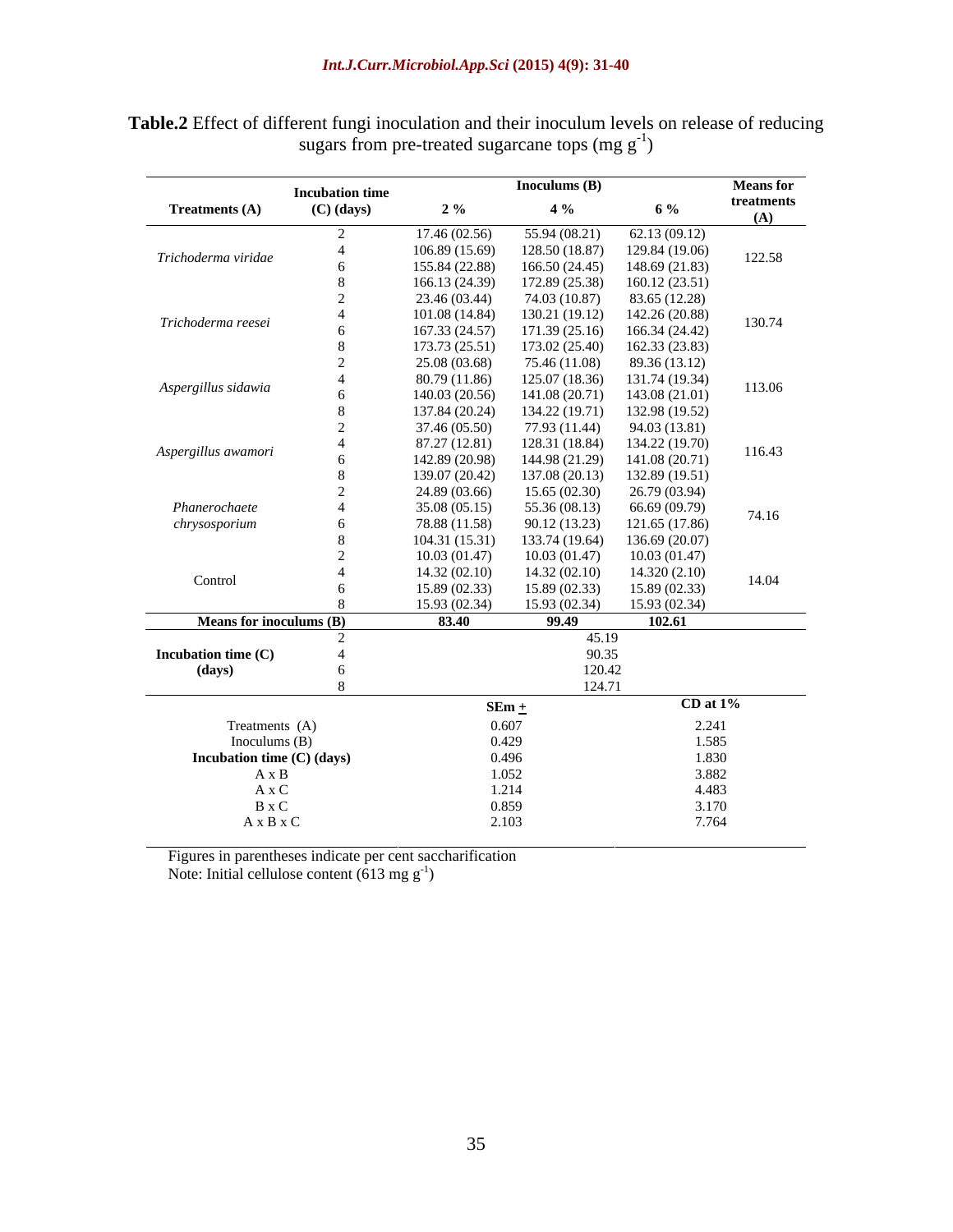### *Int.J.Curr.Microbiol.App.Sci* **(2015) 4(9): 31-40**

| Table.3 Effect<br>$\cdots$<br>t reducing<br>. inoculum levels on release $\cap$<br>tterent<br>$\sim$ $+$ $\sim$ $\sim$<br>$-1100$<br>$\sim$ . $\mu$ is the set of $\sim$ |  |  |
|--------------------------------------------------------------------------------------------------------------------------------------------------------------------------|--|--|
| $\sim$ created sugarcane trash (mg g $\sim$<br>sugars.<br>from pre                                                                                                       |  |  |

| the control of the control of the control of |                                        |                                                                                              | Inoculums $(B)$               |                               | <b>Means</b> for                             |
|----------------------------------------------|----------------------------------------|----------------------------------------------------------------------------------------------|-------------------------------|-------------------------------|----------------------------------------------|
| <b>Treatments (A)</b>                        | <b>Incubation time</b><br>$(C)$ (days) | $2\%$                                                                                        | $4\%$                         | 6 %                           | treatments                                   |
|                                              |                                        |                                                                                              |                               |                               | (A)                                          |
|                                              |                                        | 22.51 (03.31) 58.31 (08.56) 72.41 (10.63)                                                    |                               |                               |                                              |
| Trichoderma viridae                          |                                        | 108.31 (15.90) 120.41 (17.68) 123.27 (18.10)                                                 |                               |                               | 125.67                                       |
|                                              |                                        | 161.27 (23.68) 171.46 (25.17) 169.65 (24.91)<br>167.27 (24.56) 172.89 (25.38) 160.31 (23.54) |                               |                               |                                              |
|                                              |                                        | 23.46 (03.44) 77.08 (11.32) 80.79 (11.86)                                                    |                               |                               |                                              |
|                                              |                                        | $111.45(16.36)$ $130.60(19.17)$ $142.89(20.98)$                                              |                               |                               |                                              |
| Trichoderma reesei                           |                                        | $174.07(25.56)$ $180.50(26.50)$ $174.03(25.55)$                                              |                               |                               | 135.17                                       |
|                                              |                                        | 175.08 (25.70) 179.08 (26.29) 173.08 (25.41)                                                 |                               |                               |                                              |
|                                              |                                        | 23.46 (03.44) 80.98 (11.89) 89.46 (13.13)                                                    |                               |                               |                                              |
|                                              |                                        | 82.03 (12.04)                                                                                |                               | 120.50 (17.69) 128.50 (18.87) |                                              |
| Aspergillus sidawia                          |                                        | 137.74 (20.22)                                                                               |                               | 135.08 (19.83) 129.08 (18.95) | 110.15                                       |
|                                              |                                        | 132.70 (19.48) 132.89 (19.51) 129.36 (18.99)                                                 |                               |                               |                                              |
|                                              |                                        | 36.69 (05.39) 79.17 (11.62) 95.17 (13.97)                                                    |                               |                               |                                              |
| Aspergillus                                  |                                        | 85.17 (12.50)                                                                                |                               | 124.41 (18.27) 133.74 (19.63) |                                              |
| awamori                                      |                                        | 141.94 (20.84) 139.74 (20.52) 136.12 (19.99)                                                 |                               |                               | 114.67                                       |
|                                              |                                        | 137.65 (20.21) 135.27 (19.86) 130.98 (19.23)                                                 |                               |                               |                                              |
|                                              |                                        | 8.31 (01.22)                                                                                 | $16.31(02.39)$ $25.84(03.79)$ |                               |                                              |
| Phanerochaete                                |                                        | 39.81 (05.85)                                                                                | $60.60(08.90)$ $68.31(10.03)$ |                               |                                              |
| chrysosporium                                |                                        | 80.03 (11.75)                                                                                | 96.70 (14.20) 125.64 (18.44)  |                               | 74.79                                        |
|                                              |                                        | 107.26(15.75)                                                                                | 133.55 (19.61) 135.08 (19.83) |                               |                                              |
|                                              |                                        | 10.84(01.59)                                                                                 | 10.84 (01.59)                 | 10.84 (01.59)                 |                                              |
|                                              |                                        | 10.50(01.54)                                                                                 | 10.50(01.54)                  | 10.50(01.54)                  |                                              |
| Control                                      |                                        | 16.22 (02.38)                                                                                | 16.22 (02.38)                 | 16.22 (02.38)                 | 13.41                                        |
|                                              |                                        | 16.08 (02.36)                                                                                | $16.08(02.36)$ $16.08(02.36)$ |                               |                                              |
| <b>Means for inoculums (B)</b>               |                                        | 83.74                                                                                        | 99.96                         | 103.22                        |                                              |
|                                              |                                        |                                                                                              | 45.69                         |                               | the control of the control of the control of |
| <b>Incubation time</b>                       |                                        |                                                                                              | 89.53                         |                               |                                              |
| $(C)$ (days)                                 |                                        |                                                                                              | 122.32                        |                               |                                              |
|                                              |                                        |                                                                                              | 125.04                        |                               |                                              |
|                                              |                                        | $SEm +$                                                                                      |                               | $CD$ at $1\%$                 | the control of the control of the con-       |
| Treatments (A)                               |                                        | 0.320                                                                                        |                               | 1.182                         |                                              |
| Inoculums $(B)$                              |                                        | 0.226                                                                                        |                               | 0.836                         |                                              |
| Incubation time (C) (days)                   |                                        | 0.261                                                                                        |                               | 0.965                         |                                              |
| $A \times B$                                 |                                        | 0.555                                                                                        |                               | 2.047                         |                                              |
| A x C                                        |                                        | 0.640                                                                                        |                               | 2.364                         |                                              |
| B x C                                        |                                        | 0.453                                                                                        |                               | 1.672                         |                                              |
| $\mathbf A$ x B x C                          |                                        | 1.109                                                                                        |                               | 4.095                         |                                              |
|                                              |                                        |                                                                                              |                               |                               |                                              |

igures in parentheses indicate per cent saccharification

Note: Initial cellulose content  $(613 \text{ mg g}^{-1})$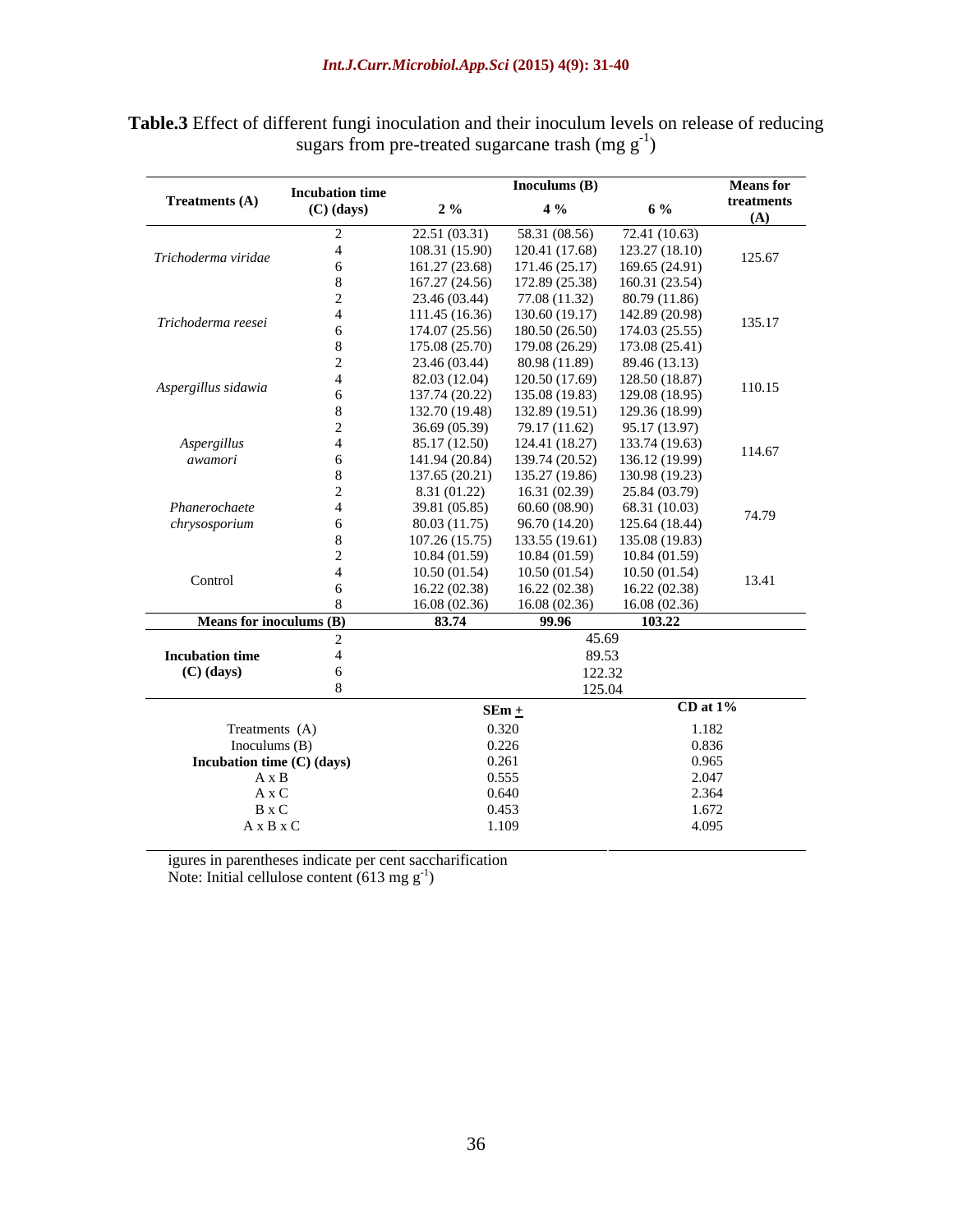### *Int.J.Curr.Microbiol.App.Sci* **(2015) 4(9): 31-40**

| the control of the control of the           | <b>Incubation time</b> |                                                                                              | Inoculums $(B)$               |                               | <b>Means for</b>                                                                                                                                                                                                                     |
|---------------------------------------------|------------------------|----------------------------------------------------------------------------------------------|-------------------------------|-------------------------------|--------------------------------------------------------------------------------------------------------------------------------------------------------------------------------------------------------------------------------------|
| <b>Treatments (A)</b>                       | $(C)$ (days)           | $2\%$                                                                                        | $4\%$                         | 6 %                           | treatments                                                                                                                                                                                                                           |
|                                             |                        |                                                                                              |                               |                               | (A)                                                                                                                                                                                                                                  |
|                                             |                        | 24.12 (03.50) 66.31 (09.63) 72.51 (10.53)<br>109.46 (15.89)                                  |                               | 122.79 (17.83) 123.17 (17.88) |                                                                                                                                                                                                                                      |
| Trichoderma viridae                         |                        | 168.90 (24.52) 175.08 (25.41) 171.36 (24.87)                                                 |                               |                               | 128.92                                                                                                                                                                                                                               |
|                                             |                        | 173.65 (25.21) 173.46 (25.18) 166.22 (24.13)                                                 |                               |                               |                                                                                                                                                                                                                                      |
|                                             |                        | 24.31 (03.53)                                                                                | 73.08 (10.61) 83.84 (12.17)   |                               |                                                                                                                                                                                                                                      |
| Trichoderma reesei                          |                        | 109.50 (15.89)                                                                               | 132.22 (19.20) 140.50 (20.39) |                               | 135.70                                                                                                                                                                                                                               |
|                                             |                        | 177.17 (25.72) 185.84 (26.98) 173.08 (25.13)                                                 |                               |                               |                                                                                                                                                                                                                                      |
|                                             |                        | $173.65(25.21)$ $180.31(26.17)$ $174.89(25.39)$                                              |                               |                               |                                                                                                                                                                                                                                      |
|                                             |                        | 27.74 (04.03)                                                                                | 75.08 (10.90) 87.27 (12.67)   |                               |                                                                                                                                                                                                                                      |
| Aspergillus sidawia                         |                        | 77.46 (11.24)                                                                                | 119.36 (17.33) 124.50 (18.07) |                               | 107.67                                                                                                                                                                                                                               |
|                                             |                        | 133.65 (19.40) 132.60 (19.25) 125.55 (18.23)                                                 |                               |                               |                                                                                                                                                                                                                                      |
|                                             |                        | 131.65 (19.11) 129.27 (18.77) 127.94 (18.57)                                                 |                               |                               |                                                                                                                                                                                                                                      |
|                                             |                        | 39.74 (05.77) 77.17 (11.20) 89.46 (12.99)                                                    |                               |                               |                                                                                                                                                                                                                                      |
| Aspergillus                                 |                        | 80.41 (11.67)                                                                                | 120.85 (17.54) 128.41 (18.64) |                               | 112.64                                                                                                                                                                                                                               |
| awamori                                     |                        | 138.60 (20.12) 138.60 (20.12) 135.46 (19.66)<br>138.03 (20.04) 133.84 (19.43) 131.17 (19.04) |                               |                               |                                                                                                                                                                                                                                      |
|                                             |                        | 9.46(01.37)                                                                                  | 16.72(02.43)                  | 30.79 (04.47)                 |                                                                                                                                                                                                                                      |
| Phanerochaete                               |                        | 44.70 (06.49)                                                                                | 56.89 (08.26)                 | 74.98 (10.89)                 |                                                                                                                                                                                                                                      |
| chrysosporium                               |                        | 79.36 (11.52)                                                                                | 103.65 (15.05) 129.08 (18.74) |                               | 78.39                                                                                                                                                                                                                                |
|                                             |                        | $112.31(16.30)$ $139.36(20.23)$ $143.36(20.81)$                                              |                               |                               |                                                                                                                                                                                                                                      |
|                                             |                        | 9.84(01.43)                                                                                  | 9.84(01.43)                   | 9.84(01.43)                   |                                                                                                                                                                                                                                      |
|                                             |                        | 13.45(01.95)                                                                                 | 13.45(01.95)                  | 13.45(01.95)                  |                                                                                                                                                                                                                                      |
| Control                                     |                        | 14.69(02.13)                                                                                 | 14.69(02.13)                  | 14.69(02.13)                  | 13.46                                                                                                                                                                                                                                |
|                                             |                        | 15.86(02.30)                                                                                 | $15.86(02.30)$ $15.86(02.30)$ |                               |                                                                                                                                                                                                                                      |
| <b>Means for inoculums <math>(B)</math></b> |                        | 84.49                                                                                        | 100.26                        | 103.64                        | the contract of the contract of the                                                                                                                                                                                                  |
|                                             |                        |                                                                                              | 45.95                         |                               |                                                                                                                                                                                                                                      |
| <b>Incubation time</b>                      |                        |                                                                                              | 89.20                         |                               |                                                                                                                                                                                                                                      |
| $(C)$ (days)                                |                        |                                                                                              | 122.89                        |                               |                                                                                                                                                                                                                                      |
|                                             |                        |                                                                                              | 126.48                        |                               | <u> The Common State Common State Common State Common State Common State Common State Common State Common State Common State Common State Common State Common State Common State Common State Common State Common State Common S</u> |
|                                             |                        | $SEm \pm$                                                                                    |                               | $CD$ at $1\%$                 |                                                                                                                                                                                                                                      |
| Treatments (A)                              |                        | 0.257                                                                                        |                               | 0.950                         |                                                                                                                                                                                                                                      |
| Inoculums $(B)$                             |                        | 0.182                                                                                        |                               | 0.671                         |                                                                                                                                                                                                                                      |
| Incubation time (C) (days)                  |                        | 0.210                                                                                        |                               | 0.775                         |                                                                                                                                                                                                                                      |
| $A \times B$                                |                        | 0.446                                                                                        |                               | 1.645                         |                                                                                                                                                                                                                                      |
| A x C                                       |                        | 0.514                                                                                        |                               | 1.899                         |                                                                                                                                                                                                                                      |
| B x C                                       |                        | 0.364                                                                                        |                               | 1.343                         |                                                                                                                                                                                                                                      |
| $\mathbf A$ x B x C                         |                        | 0.891                                                                                        |                               | 3.290                         |                                                                                                                                                                                                                                      |

**Table.4** Effect of different fungi inoculation and their inoculum levels on release of reducing sugars from pre-treated corn husk  $(mg g^{-1})$ 

Figures in parentheses indicate per cent saccharification Note: Initial cellulose content  $(620 \text{ mg g}^{-1})$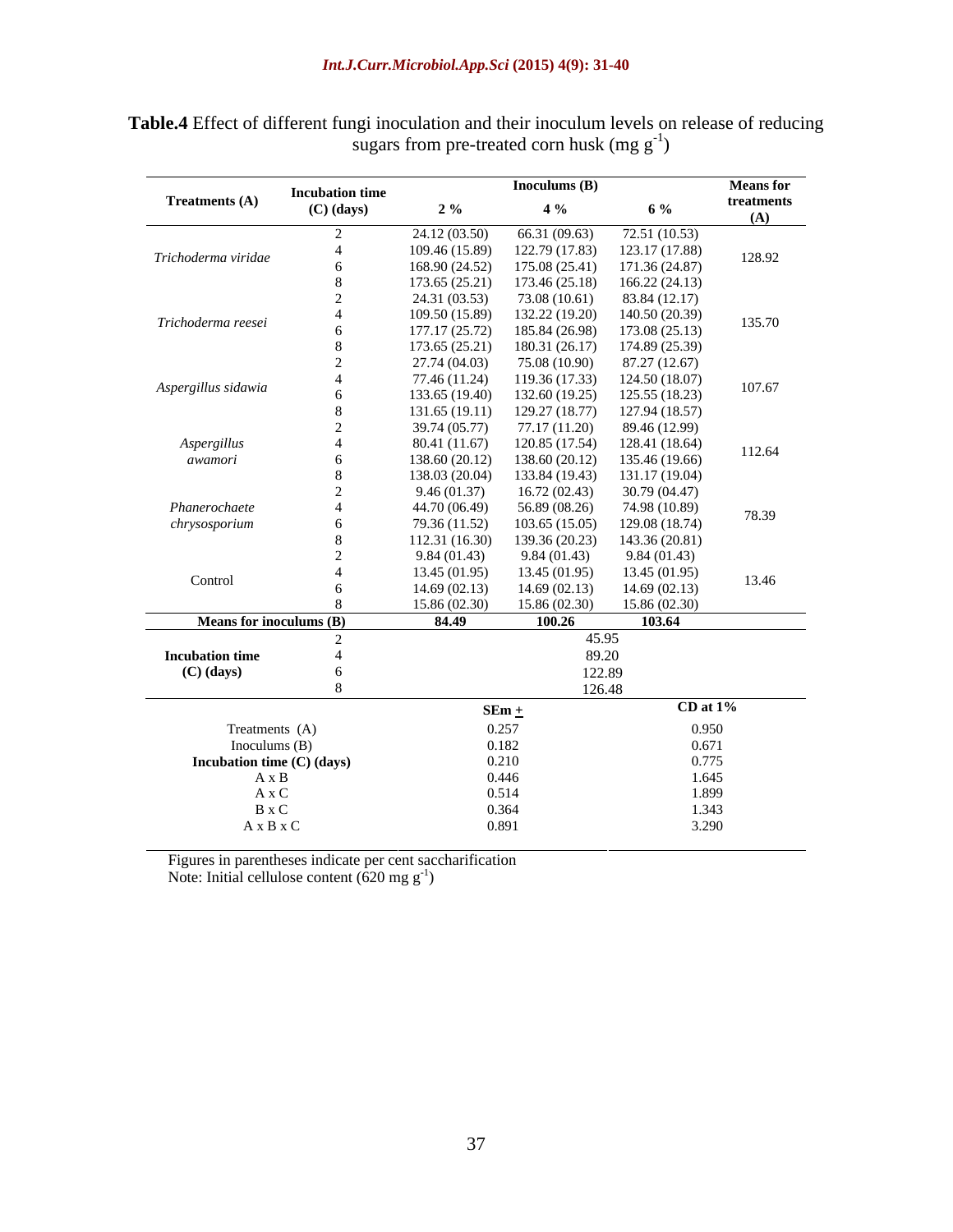|                            | <b>Incubation time</b> |                                               | Inoculums $(B)$                 |               | <b>Means</b> for                                |
|----------------------------|------------------------|-----------------------------------------------|---------------------------------|---------------|-------------------------------------------------|
| <b>Treatments (A)</b>      | $(C)$ (days)           | $2\%$                                         | $4\%$                           | 6 %           | treatments                                      |
|                            |                        |                                               |                                 |               | (A)                                             |
|                            |                        | 23.35 (03.43) 65.46 (09.61) 69.70 (10.23)     |                                 |               |                                                 |
| Trichoderma viridae        |                        | 110.79 (16.27)                                | 119.36 (17.52) 121.46 (17.83)   |               | 128.24                                          |
|                            |                        | 172.10 (25.27) 174.22 (25.58) 170.03 (24.96)  |                                 |               |                                                 |
|                            |                        | 170.04 (24.97) 175.17 (25.72) 167.14 (24.54)  |                                 |               |                                                 |
|                            |                        | 25.25 (03.71)                                 | 74.22 (10.90) 79.17 (11.62)     |               |                                                 |
| Trichoderma reesei         |                        | $106.07(15.57)$ 127.65 (18.74) 148.68 (21.83) |                                 |               | 134.86                                          |
|                            |                        | 174.02 (25.55) 182.98 (26.87) 172.41 (25.31)  |                                 |               |                                                 |
|                            |                        | 176.40 (25.90) 178.60 (26.22) 172.89 (25.38)  |                                 |               |                                                 |
|                            |                        | 25.70 (03.77)                                 | 74.03 (10.87) 88.12 (12.94)     |               |                                                 |
| Aspergillus sidawia        |                        | 74.50 (10.94)                                 | 114.41 (16.80) 131.74 (19.34)   |               | 105.42                                          |
|                            |                        | 126.12 (18.52)                                | 127.74 (18.75) 127.46 (18.71)   |               |                                                 |
|                            |                        | 127.84 (18.77) 125.08 (18.36) 122.31 (17.96)  |                                 |               |                                                 |
|                            |                        | $37.07(05.44)$ $76.22(11.19)$ $94.41(13.86)$  |                                 |               |                                                 |
| Aspergillus                |                        | 79.70 (11.70)                                 | 121.65 (17.86) 131.93 (19.37)   |               | 111.83                                          |
| awamori                    |                        | 138.22 (20.30) 133.93 (19.66) 132.51 (19.45)  |                                 |               |                                                 |
|                            |                        | 135.36 (19.88) 132.32 (19.43) 128.60 (18.88)  |                                 |               |                                                 |
|                            |                        | 8.98 (01.32)                                  | $18.40(02.70)$ $31.17(04.58)$   |               |                                                 |
| Phanerochaete              |                        | 48.03 (07.05)                                 | 55.55 (08.16)                   | 77.17 (11.33) | 78.23                                           |
| chrysosporium              |                        | 81.46 (11.96)                                 | $100.70(14.78)$ $126.69(18.60)$ |               |                                                 |
|                            |                        | 109.84 (16.12)                                | 140.03 (20.56) 140.69 (20.66)   |               |                                                 |
|                            |                        | 13.46 (01.98)                                 | 13.46 (01.98)                   | 13.46 (01.98) |                                                 |
| Control                    |                        | 14.11(02.07)                                  | 14.11(02.07)                    | 14.11 (02.07) | 15.01                                           |
|                            |                        | 15.68(02.30)                                  | 15.68(02.30)                    | 15.68 (02.30) |                                                 |
|                            |                        | $16.79(02.47)$ $16.79(02.47)$ $16.79(02.47)$  |                                 |               |                                                 |
| Means for inoculums (B)    |                        | 82.78                                         | 99.07                           | 103.49        |                                                 |
|                            |                        |                                               | 46.20                           |               |                                                 |
| <b>Incubation time</b>     |                        |                                               | 89.50                           |               |                                                 |
| $(C)$ (days)               |                        |                                               | 121.53                          |               |                                                 |
|                            |                        |                                               | 125.15                          |               | the contract of the contract of the contract of |
|                            |                        | $SEm +$                                       |                                 | $CD$ at $1\%$ |                                                 |
| Treatments (A)             |                        | 0.443                                         |                                 | 1.634         |                                                 |
| Inoculums $(B)$            |                        | 0.313                                         |                                 | 1.155         |                                                 |
| Incubation time (C) (days) |                        | 0.361                                         |                                 | 1.334         |                                                 |
| $A \times B$               |                        | 0.767                                         |                                 | 2.830         |                                                 |
| A x C                      |                        | 0.885                                         |                                 | 3.267         |                                                 |
| B x C                      |                        | 0.626                                         |                                 | 2.310         |                                                 |
| A x B x C                  |                        | 1.533                                         |                                 | 5.659         |                                                 |

**Table.5** Effect of different fungi inoculation and their inoculum levels on release of reducing sugars from pre-treated corn stover  $(mg g^{-1})$ ) and the contract of  $\mathcal{L}$ 

Figures in parentheses indicate per cent saccharification Note: Initial cellulose content (613 mg  $g^{-1}$ ) ) and the contract of  $\mathcal{L}$  and  $\mathcal{L}$  and  $\mathcal{L}$  and  $\mathcal{L}$  and  $\mathcal{L}$  and  $\mathcal{L}$  and  $\mathcal{L}$  and  $\mathcal{L}$  and  $\mathcal{L}$  and  $\mathcal{L}$  and  $\mathcal{L}$  and  $\mathcal{L}$  and  $\mathcal{L}$  and  $\mathcal{L}$  and  $\mathcal{L}$  and  $\mathcal$ 

The inoculation of 2% inoculum showed the incubation period in the respective maximum reducing sugar release in 8 days pretreated substrates. The release of highest incubation period (in few cases  $-$  sugarcane bagasse and sugarcane tops with with 4% and 6% inoculum level in case of *T. Trichoderma reesei*) with respective

release of reducing sugars in just 6 days secretion of higher amounts of cellulase

substrates.  $\blacksquare$  inoculum in all the substrates (Table 1, 2, 3, However, the inoculation of 4% and 6% have shortened the lag phase and favoured inoculum levels resulted in maximum in the faster growth of the fungi resulting in amounts of reducing sugars was observed *reesei* in 6 days when compared to 2% 4 and 5). The 4% and 6% inoculation would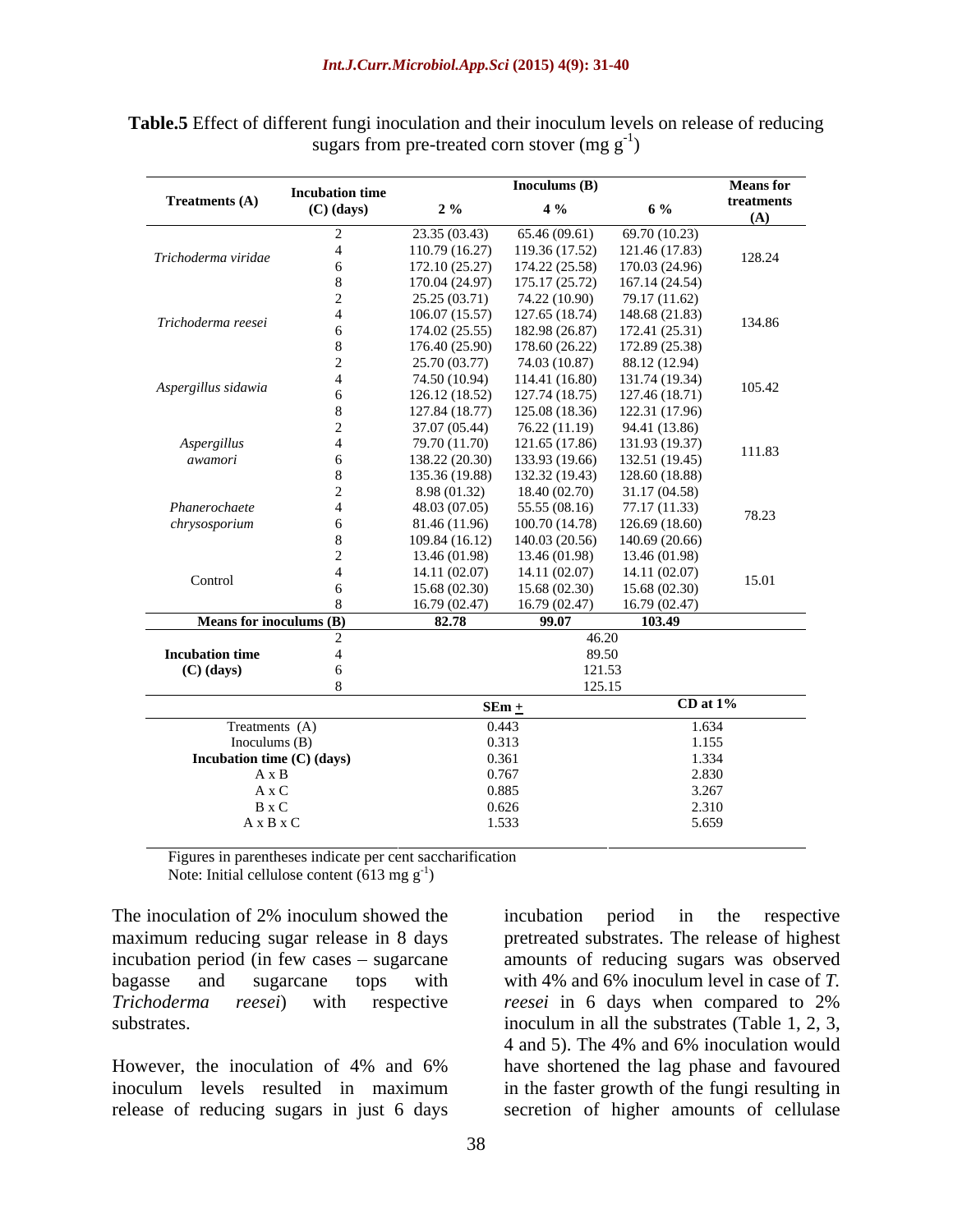enzymes that could have saccharified the from tween during enzymatic substrates in comparatively quick time by hydrolysis of corn stover. (Narotham Prasad and Geeta, 2011). *Biotechnol. Bioengg.,* 59(4): 419

Further, the inoculation of substrates with *T*. **Karimi. K., Kheradmandinia. S.**, *reesei* fungi yielded the highest reducing sugar release as compared to other of rice straw to sugars by dilute acid cellulolytic fungal inoculation in respective pretreated substrates, suggesting that *T. reesei* is very efficient over other fungi in Kerem, Z., Friesem, D., Hadar, Y. 1992. terms of sugar conversion due to production of various cellulolytic enzymes (Friedrich *et al.,* 1997; Koijam *et al.,* 2000).

It was observed from the Table 1, 2, 3, 4 and *Microbiol.*, 58: 1121–1127. 5 that the inoculation of *T. reesei* fungi at Koijam, B., Sharma, N.C., Gupta, S. 2000. 4% under solid state fermentation had yielded the superior amounts of reducing sugars and per cent saccharification in 6 lignocellulosic wastes. Asian J. days incubation in respective pretreated substrates such as in sugarcane bagasse  $4(3-4)$ : 113–120.  $(173.33 \text{ mg g}^{-1}$  and 24.64%), sugarcane tops  $(171.39 \text{ mg g}^{-1}$  and 25.16%), sugarcane trash  $(180.50 \text{ mg g}^{-1}$  and  $26.50\%)$ , corn husk reducing sugar. Analytical Chem.,  $(185.84 \text{ mg g}^{-1} \text{ and } 26.98\%)$  and in corn  $31:426-428$ . stover  $(182.98 \text{ mg g}^{-1}$  and  $26.87\%)$ . The use Narottam Prasad, B.D., Geeta, G.S. 2011. of 6% inoculums or extension of incubation of incubation period up to 8 days had not significantly increased the release of the 38.

- 1997. Mixed culture of *Aspergillus* residues. Kar residues **Example 1997**. Mixed culture of *Aspergillus* 26(1): 67–75. *awamori* and *Trichoderma reesei* for bioconversion of apple distillery waste. *Appl. Microbiol. Biotechnol.,*
- Harikrishna, S., Reddy, T.J., Chowdary, G.V.  $2001.$  Simultaneous *Biomass Bioenergy*,  $27:399-402.$ saccharification and fermentation of lignocellulosic wastes to ethanol
- Kaar, W.E., Holtzapple, M.T. 1998. Benefits

from tween during enzymatic hydrolysis of corn stover. 427.

- Karimi, K., Kheradmandinia, S., Taherzadeh, M.J. 2006. Conversion of rice straw to sugars by dilute acid hydrolysis. *Biomass Bioenergy,* 30: 247 253.
- Lignocellulose degradation during solid-state fermentation: *Pleurotus ostreatus* versus *Phanerochaete chrysosporium*. *Appl. Environ. Microbiol.,* 58: 1121–1127.
- Production and characterization of fungal cellulases from lignocellulosic wastes. *Asian J. Microbiol. Biotechnol. Environ. Sci.,*  $4(3-4): 113-120.$
- <sup>-1</sup> and 24.64%), sugarcane tops Miller, G.L. 1959. Use of dinitrosalicylic and 25.16%), sugarcane trash acid reagent for determination of -1 and 26.50%), corn husk reducing sugar*. Analytical Chem.,* 31: 426 428.
	- <sup>-1</sup> and 26.87%). The use Marottam Prasad, B.D., Geeta, G.S. 2011. Saccharificaiton of lignocellulosic biomass. *Int. J. Agric. Sci*., 1(1): 35 38.
- reducing sugars. Shankarappa, T.H., Geeta, G.S. 2013. Alkali **References** and **References** and **References** and **References** and **References** and **References** and **References** and **References** and **References** and **References** and **References** and **References** and **References** and Friedrich, J., Cimerman, A., Perdih, A. and autohydrolysis pretreatments for effective delignification and recovery of cellulose and hemicellulose in selected agro residues. *Karnataka J. Agric. Sci.,*  $26(1)$ : 67–75.
	- 26(3): 299–303. hydrolysate of sunflower hulls for Sharma, S.K., Kalra, K.L., Kocher, G.S. 2004. Fermentation of enzymatic hydrolysate of sunflower hulls for ethanol production and its scale-up. *Biomass Bioenergy, 27: 399-402.*
	- using a thermotolerant yeast. *Biores*. <br> **Example 77:** 103, 106 **a** 106 **b** lignocellulosic substrates for *Technol.,* **77**: 193 196. Singhania, R.R., Sukumaran, R.K., Pillai, A., Prema, P., Szakaks, G., Pandey, A. 2006. Solid state fermentation of lignocellulosic substrates for cellulase production by *Trichoderma*